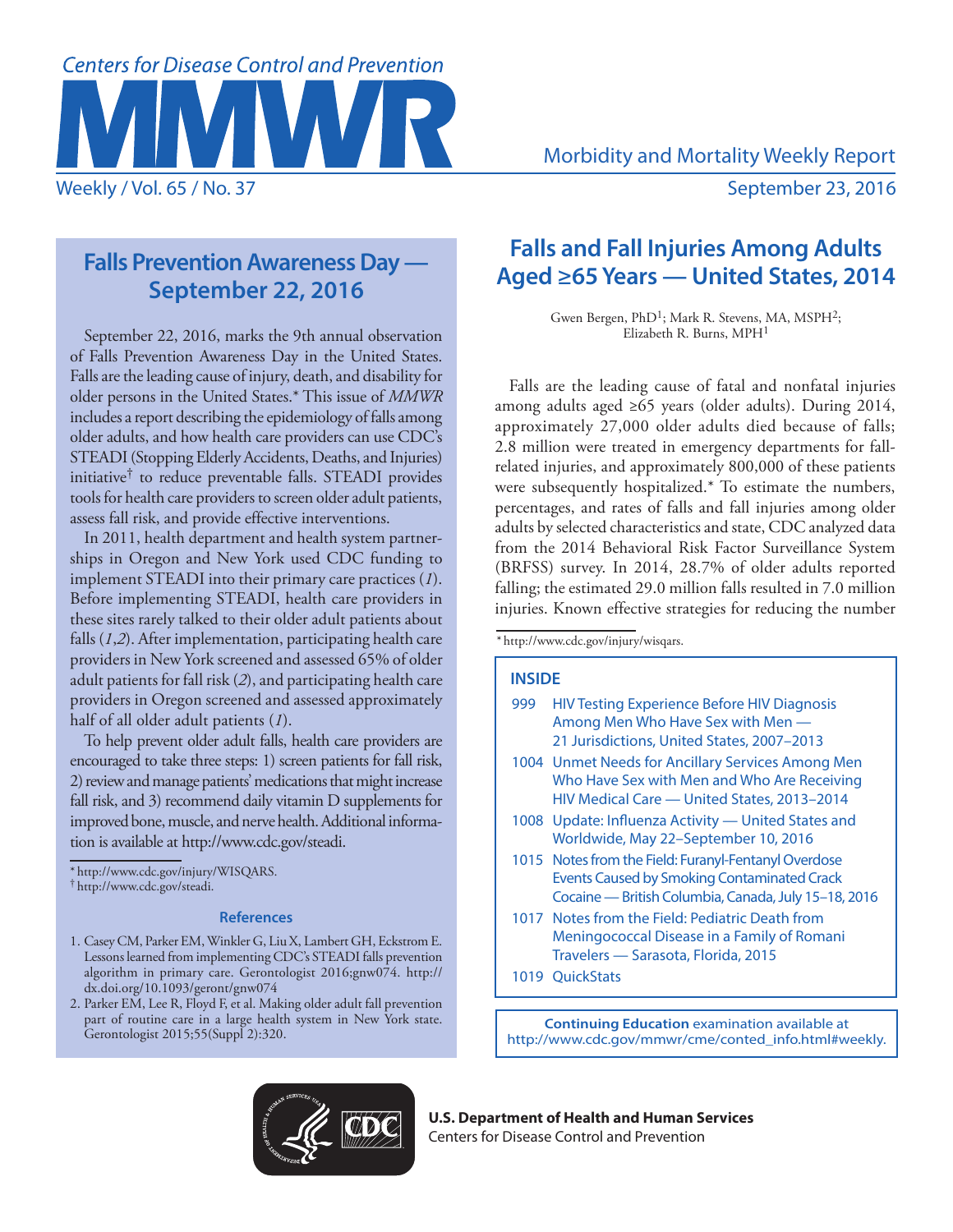of older adult falls include a multifactorial clinical approach (e.g., gait and balance assessment, strength and balance exercises, and medication review). Health care providers can play an important role in fall prevention by screening older adults for fall risk, reviewing and managing medications linked to falls, and recommending vitamin D supplements to improve bone, muscle, and nerve health and reduce the risk for falls.

BRFSS is an annual, random-digit–dialed telephone survey of the noninstitutionalized U.S. civilian population aged ≥18 years conducted annually in all 50 states, the District of Columbia, Guam, Puerto Rico, and the U.S. Virgin Islands. Detailed information regarding the survey is available online.† The median response rate for 2014 was 47.0%.

In 2014, survey respondents were asked, "In the past 12 months, how many times have you fallen?" If the response was one or more times, they were asked, "How many of these falls caused an injury? By an injury, we mean the fall caused you to limit your regular activities for at least a day or to go see a doctor." This analysis was limited to adults aged ≥65 years in all 50 states and the District of Columbia who were asked the questions about falls.

The first question was used to estimate the percentage of older adults who reported one or more falls and the total number of falls; the second question was used to estimate the number of fall injuries. Response options ranged from zero to 76 or more with reported means of 0.67 falls and 0.16 fall

injuries. The percentages and numbers of falls and fall injuries included all adults aged ≥65 years in the denominator. Adults with responses of "Don't know/Not sure," "Refused," or "Not asked or missing" for questions about falls, fall injuries, or demographic characteristics were excluded, reducing the sample to 147,319 adults.<sup>§</sup>

The percentages and numbers were compared across the following subgroups: sex, age group, race/ethnicity, marital status, education, annual household income, health status, and state of residence. Orthogonal polynomial contrasts and pairwise t-tests were used to identify significant increases or decreases where appropriate. The 2014 BRFSS data were weighted by iterative proportional fitting (raking) to represent state-level population estimates and aggregated to represent a nationwide estimate.¶ All results presented are weighted. Analyses were conducted using statistical software to account for the complex sampling design.

In 2014, 28.7% of older adults reported falling at least once in the preceding 12 months, resulting in an estimated 29.0 million falls (Table 1). Of those who fell, 37.5% reported at least one fall that required medical treatment or restricted activity for at least 1 day, resulting in 7.0 million fall injuries. Women (30.3%) were more likely to report falling than men  $(26.5\%)$  (p<0.01) and were more likely to report a fall injury  $(12.6\%$  compared with 8.3%; p<0.01). The percentage of

§[http://www.cdc.gov/brfss/annual\\_data/2014/pdf/codebook14\\_llcp.pdf.](http://www.cdc.gov/brfss/annual_data/2014/pdf/codebook14_llcp.pdf) ¶ <http://www.cdc.gov/surveillancepractice/reports/brfss/brfss.html>.

The *MMWR* series of publications is published by the Center for Surveillance, Epidemiology, and Laboratory Services, Centers for Disease Control and Prevention (CDC), U.S. Department of Health and Human Services, Atlanta, GA 30329-4027.

**Suggested citation:** [Author names; first three, then et al., if more than six.] [Report title]. MMWR Morb Mortal Wkly Rep 2016;65:[inclusive page numbers].

# **Centers for Disease Control and Prevention**

Thomas R. Frieden, MD, MPH, *Director* Harold W. Jaffe, MD, MA, *Associate Director for Science* Joanne Cono, MD, ScM, *Director, Office of Science Quality*  Chesley L. Richards, MD, MPH, *Deputy Director for Public Health Scientific Services* Michael F. Iademarco, MD, MPH, *Director, Center for Surveillance, Epidemiology, and Laboratory Services*

#### *MMWR* **Editorial and Production Staff (Weekly)**

Sonja A. Rasmussen, MD, MS, *Editor-in-Chief* Charlotte K. Kent, PhD, MPH, *Executive Editor* Jacqueline Gindler, MD, *Editor* Teresa F. Rutledge, *Managing Editor* Douglas W. Weatherwax, *Lead Technical Writer-Editor* Stacy A. Benton, Soumya Dunworth, PhD, Teresa M. Hood, MS, *Technical Writer-Editors*

Martha F. Boyd, *Lead Visual Information Specialist* Maureen A. Leahy, Julia C. Martinroe, Stephen R. Spriggs, Moua Yang, Tong Yang, *Visual Information Specialists* Quang M. Doan, MBA, Phyllis H. King, Terraye M. Starr, *Information Technology Specialists*

#### *MMWR* **Editorial Board**

Timothy F. Jones, MD, *Chairman* Matthew L. Boulton, MD, MPH Virginia A. Caine, MD Katherine Lyon Daniel, PhD Jonathan E. Fielding, MD, MPH, MBA David W. Fleming, MD

William E. Halperin, MD, DrPH, MPH King K. Holmes, MD, PhD Robin Ikeda, MD, MPH Rima F. Khabbaz, MD Phyllis Meadows, PhD, MSN, RN Jewel Mullen, MD, MPH, MPA

Jeff Niederdeppe, PhD Patricia Quinlisk, MD, MPH Patrick L. Remington, MD, MPH Carlos Roig, MS, MA William L. Roper, MD, MPH William Schaffner, MD

<sup>†</sup> [http://www.cdc.gov/brfss.](http://www.cdc.gov/brfss)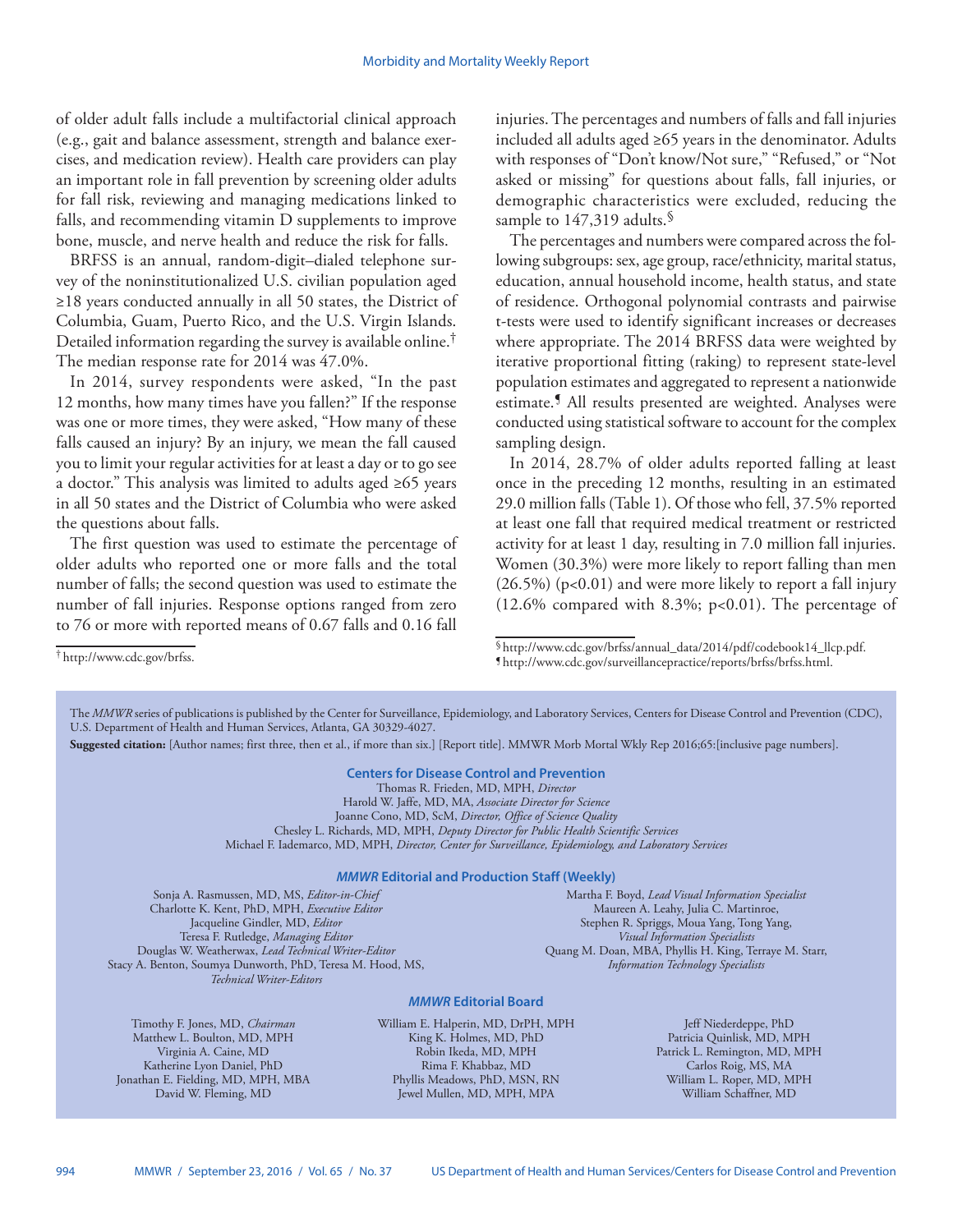| <b>Characteristic</b>             | No. reporting       |                    | No. of falls<br>reported<br>(millions) | Rate <sup>¶</sup> (95% CI) | No. reporting<br>a fall injury |                     | No. of fall<br>injuries<br>reported<br>(millions) | Rate** (95% CI) |
|-----------------------------------|---------------------|--------------------|----------------------------------------|----------------------------|--------------------------------|---------------------|---------------------------------------------------|-----------------|
|                                   | a fall <sup>§</sup> | % (95% CI)         |                                        |                            |                                | % (95% CI)          |                                                   |                 |
| Overall                           | 43,958              | 28.7 (28.2-29.1)   | 29.0                                   | 672 (648-695)              | 16,083                         | $10.7(10.4 - 11.0)$ | 7.0                                               | 164 (156-171)   |
| Sex                               |                     |                    |                                        |                            |                                |                     |                                                   |                 |
| Men                               | 15,668              | $26.5(25.8-27.2)$  | 12.4                                   | 657 (620-694)              | 4,731                          | $8.3(7.9 - 8.8)$    | 2.4                                               | 127 (118-136)   |
| Women                             | 28,290              | 30.3 (29.7-31.0)   | 16.5                                   | 683 (653-714)              | 11,352                         | $12.6(12.1-13.0)$   | 4.6                                               | 192 (181-203)   |
| Age group (yrs)                   |                     |                    |                                        |                            |                                |                     |                                                   |                 |
| $65 - 74$                         | 23,859              | 26.7 (26.2-27.3)   | 16.2                                   | 650 (619-680)              | 8,650                          | $9.9(9.5 - 10.3)$   | 3.8                                               | 154 (146-163)   |
| $75 - 84$                         | 14,379              | 29.8 (29.0-30.7)   | 9.5                                    | 669 (634-703)              | 5,267                          | $11.4(10.8-12.1)$   | 2.4                                               | 170 (155-185)   |
| $\geq 85$                         | 5,720               | 36.5 (35.0-38.0)   | 3.3                                    | 820 (705-935)              | 2,166                          | 13.5 (12.4–14.6)    | 0.8                                               | 199 (172-226)   |
| Race/Ethnicity                    |                     |                    |                                        |                            |                                |                     |                                                   |                 |
| White                             | 38,180              | 29.6 (29.1-30.0)   | 23.3                                   | 683 (661-706)              | 13,869                         | $10.9(10.6 - 11.2)$ | 5.6                                               | 163 (156-170)   |
| Black                             | 2,204               | 23.1 (21.5 - 24.8) | 1.8                                    | 487 (432–542)              | 795                            | $7.8(6.9 - 8.8)$    | 0.4                                               | $115(93 - 137)$ |
| American Indian/Alaska            | 542                 | 34.2 (29.6-39.2)   | 0.4                                    | 1,322 (838-1,805)          | 234                            | $16.8(13.0 - 21.3)$ | 0.1                                               | 441 (233-649)   |
| <b>Native</b>                     |                     |                    |                                        |                            |                                |                     |                                                   |                 |
| Asian/Pacific Islander            | 271                 | 19.8 (14.0-27.1)   | $-$ tt                                 |                            |                                |                     |                                                   |                 |
| <b>Hispanic</b>                   | 1,191               | 26.4 (23.8-29.2)   | 1.8                                    | 655 (483-827)              | 489                            | $10.7(9.0-12.7)$    | 0.4                                               | 164 (132-196)   |
| Multiple/Other                    | 844                 | 33.5 (29.5-37.8)   | 0.5                                    | 971 (734-1,208)            | 340                            | $15.4(12.5 - 18.7)$ | 0.2                                               | 314 (171-456)   |
| <b>Marital status</b>             |                     |                    |                                        |                            |                                |                     |                                                   |                 |
| Married                           | 19,241              | 26.2 (25.6-26.8)   | 14.2                                   | 597 (570-624)              | 6,491                          | $9.3(8.9-9.8)$      | 3.3                                               | 140 (129-150)   |
| Divorced                          | 6,582               | 32.7 (31.3-34.1)   | 4.3                                    | 825 (741-908)              | 2,613                          | 13.3 (12.3-14.4)    | 1.1                                               | 209 (190-229)   |
| Widowed                           | 15,062              | 31.7 (30.9 - 32.6) | 8.0                                    | 703 (669-736)              | 5,858                          | $12.2(11.6 - 12.8)$ | 2.1                                               | 182 (169-194)   |
| Separated                         | 491                 | 30.2 (25.5 - 35.3) | 0.5                                    | 928 (709-1,148)            | 208                            | $12.8(9.8-16.4)$    | 0.1                                               | 275 (172-378)   |
| Never married                     | 2,116               | 29.6 (27.3-31.9)   | 1.3                                    | 813 (641-986)              | 743                            | $10.7(9.4 - 12.3)$  | 0.3                                               | 177 (136-218)   |
| Member of unmarried<br>couple     | 318                 | 32.8 (26.5-39.8)   | $\overline{\phantom{m}}$               |                            |                                |                     | 0.1                                               | 291 (138-445)   |
| <b>Education</b>                  |                     |                    |                                        |                            |                                |                     |                                                   |                 |
| Less than high school<br>graduate | 4,439               | 30.2 (28.7-31.7)   | 5.6                                    | 810 (724-896)              | 1,728                          | 11.9 (10.9-12.9)    | 1.3                                               | 193 (172-215)   |
| High school graduate              | 13,317              | 27.2 (26.5-28.0)   | 8.1                                    | 600 (572-628)              | 4,856                          | $9.9(9.4 - 10.4)$   | 1.9                                               | 143 (134-152)   |
| Some college                      | 11,614              | 29.9 (29.0-30.9)   | 8.9                                    | 721 (669-772)              | 4,438                          | $11.9(11.1 - 12.6)$ | 2.3                                               | 189 (171-207)   |
| College graduate or more          | 14,460              | 28.1 (27.3-28.8)   | 6.2                                    | 607 (577-636)              | 5,005                          | $9.6(9.1-10.1)$     | 1.4                                               | 139 (129-149)   |
| Annual household income (\$)      |                     |                    |                                        |                            |                                |                     |                                                   |                 |
| $<$ 15,000                        | 4,832               | 34.9 (33.1-36.7)   | 4.0                                    | 987 (893-1,080)            | 2,119                          | $15.1(13.8 - 16.5)$ | 1.1                                               | 277 (243-312)   |
| 15,000-24,999                     | 8,726               | 30.7 (29.6-31.8)   | 6.2                                    | 802 (746-858)              | 3,438                          | $12.3(11.6 - 13.1)$ | 1.5                                               | 198 (181-216)   |
| 25,000-34,999                     | 5,480               | 30.2 (28.9 - 31.6) | 3.5                                    | 665 (619-712)              | 1,920                          | $10.6(9.8 - 11.5)$  | 0.8                                               | 157 (139-175)   |
| 35,000-49,999                     | 6,054               | 28.0 (26.9-29.2)   | 3.9                                    | 647 (592-702)              | 2,084                          | $10.0(9.2 - 10.9)$  | 0.9                                               | 145 (130-160)   |
| 50,000-74,999                     | 5,007               | 26.1 (24.9-27.3)   | 3.1                                    | 587 (511-663)              | 1,728                          | $9.4(8.6 - 10.2)$   | 0.7                                               | 129 (116-143)   |
| $\geq 75,000$                     | 5,911               | 24.8 (23.7 - 25.9) | 3.7                                    | 532 (461-604)              | 1,885                          | $8.6(7.8-9.4)$      | 0.8                                               | 119 (104-134)   |
| <b>Health status</b>              |                     |                    |                                        |                            |                                |                     |                                                   |                 |
| Excellent                         | 3,922               | 19.2 (18.1-20.3)   | 1.8                                    | 340 (307-374)              | 1,136                          | $5.9(5.2 - 6.6)$    | 0.4                                               | 69 (60-77)      |
| Very good                         | 11,089              | 23.7 (22.9-24.4)   | 5.7                                    | 457 (410-505)              | 3,479                          | $7.9(7.4 - 8.4)$    | 1.2                                               | 101 (92-109)    |
| Good                              | 14,481              | 28.3 (27.4-29.1)   | 8.3                                    | 578 (547-608)              | 5,055                          | $10.1 (9.5 - 10.7)$ | 2.0                                               | 138 (125-151)   |
| Fair                              | 9,285               | 36.7 (35.5-37.9)   | 7.4                                    | 979 (918-1,040)            | 3,883                          | 15.3 (14.4-16.2)    | 1.9                                               | 253 (232-275)   |
| Poor                              | 4,936               | 47.3 (45.3-49.3)   | 5.5                                    | 1771 (1,619-1,923)         | 2,440                          | 22.1 (20.6-23.6)    | 1.5                                               | 480 (430-530)   |

**TABLE 1. Percentages and rates**\* **of falls and fall injuries† in the preceding 12 months reported by adults aged ≥65 years (N = 147,319), by selected characteristics — Behavioral Risk Factor Surveillance System, United States, 2014**

**Abbreviation:** CI = confidence interval.

\* Number of falls in the preceding 12 months.

† An injury caused by a fall in the preceding 12 months that caused respondents to limit their regular activities for ≥1 days or to go see a doctor.

§ Unweighted number of older adults reporting a fall. Because of varying question-specific nonresponse, sample sizes vary among questions.

¶ Number of falls per 1,000 adults aged ≥65 years.

\*\* Number of fall injuries per 1,000 adults aged ≥65 years.

†† Sample size <50 or relative standard error >30%.

older adults who fell increased with age  $(p<0.01)$ , from 26.7% among persons aged 65–74 years, to 29.8% among persons aged 75–84 years, to 36.5% among persons aged ≥85 years. The percentage of older adults who fell was higher among whites (29.6%) and American Indian/Alaska Natives (AI/ANs) (34.2%) than among blacks (23.1%) and Asian/Pacific Islanders (19.8%). The percentage of older adults who reported a fall injury also increased with age  $(p<0.01)$ , from 9.9% among persons aged 65–74 years to 11.4% among persons aged 75–84 years, to 13.5% among persons aged ≥85 years. AI/ANs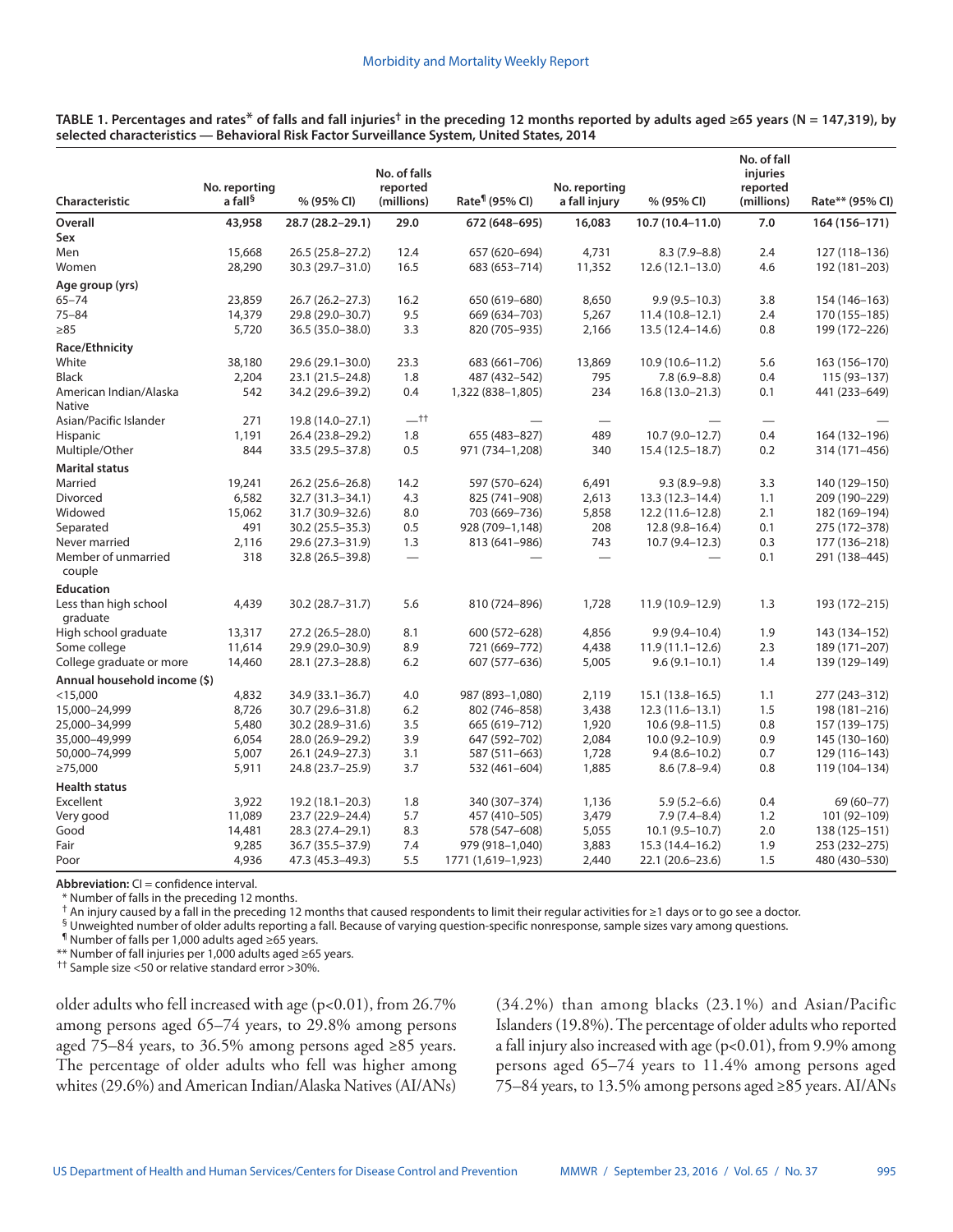were more likely to report a fall-related injury (16.8%) than were whites (10.9%), Hispanics (10.7%), and blacks (7.8%). The rate of fall-related injuries was significantly higher in the population reporting poor health (480 per 1,000) than the population reporting excellent health (69 per 1,000).

Among states and the District of Columbia, the percentage of older adults who reported a fall ranged from 20.8% in Hawaii to 34.3% in Arkansas. Several states had either significantly higher or lower percentages of reported falls among older adults compared with the national average (Figure) (Table 2). The percentage of older adults experiencing fall injuries ranged from 7.0% in Hawaii to 12.9% in Missouri.

### **Discussion**

In 2014, 28.7% of older adults in the United States reported an estimated 29.0 million falls in the preceding 12 months. Older adult falls can result in death, serious injury, and loss of independence (*1*,*2*). This analysis found that an estimated 7 million falls required medical treatment or caused restricted activity for at least 1 day. Women and those in older age groups were at higher risk for falling and being injured in a fall. Reduced muscle strength is a risk factor for falls, and aging and female sex are associated with reduced muscle mass (*1*,*2*). Women have been found to be more likely to report falls than men (*3*). Aging also is associated with changes in gait and balance, increased inactivity, more severe chronic conditions, and more prescription medication use, all of which are risk factors for falls (*1*). Limited research exists on the causes for racial/ethnic differences, but these differences might be related to differences in health

### **Summary**

What is already known about this topic?

Falls are the leading cause of fatal and nonfatal injuries among persons aged ≥65 years (older adults).

### What is added by this report?

In 2014, 28.7% of older adults reported falling at least once in the preceding 12 months, resulting in an estimated 29.0 million falls. Of those who fell, 37.5% reported at least one fall that required medical treatment or restricted their activity for at least 1 day, resulting in an estimated 7.0 million fall injuries.

#### What are the implications for public health practice?

Although falls are common, approximately half of older adults who fall do not discuss it with their health care provider. However, older adult falls are largely preventable. Health care providers can play an important role in fall prevention by 1) screening older adults for fall risk, 2) reviewing and managing medications linked to falls, and 3) recommending vitamin D where appropriate for improved bone, muscle, and nerve health.

and behavior (*4*,*5*). Reasons for state differences are unknown; however, even in Hawaii, the state with the lowest incidence, 20.8% of older adults reported a fall.

Annual Medicare costs for older adult falls have been estimated at \$31.3 billion (*6*), and the older adult population is expected to increase 55% by 2030.\*\* Applying the number of falls from this analysis to the projected 2030 population would result in an

<sup>\*\*</sup><http://www.census.gov>.





\* Injuries resulting from falls that caused respondents to limit their regular activities for ≥1 days or to go see a doctor.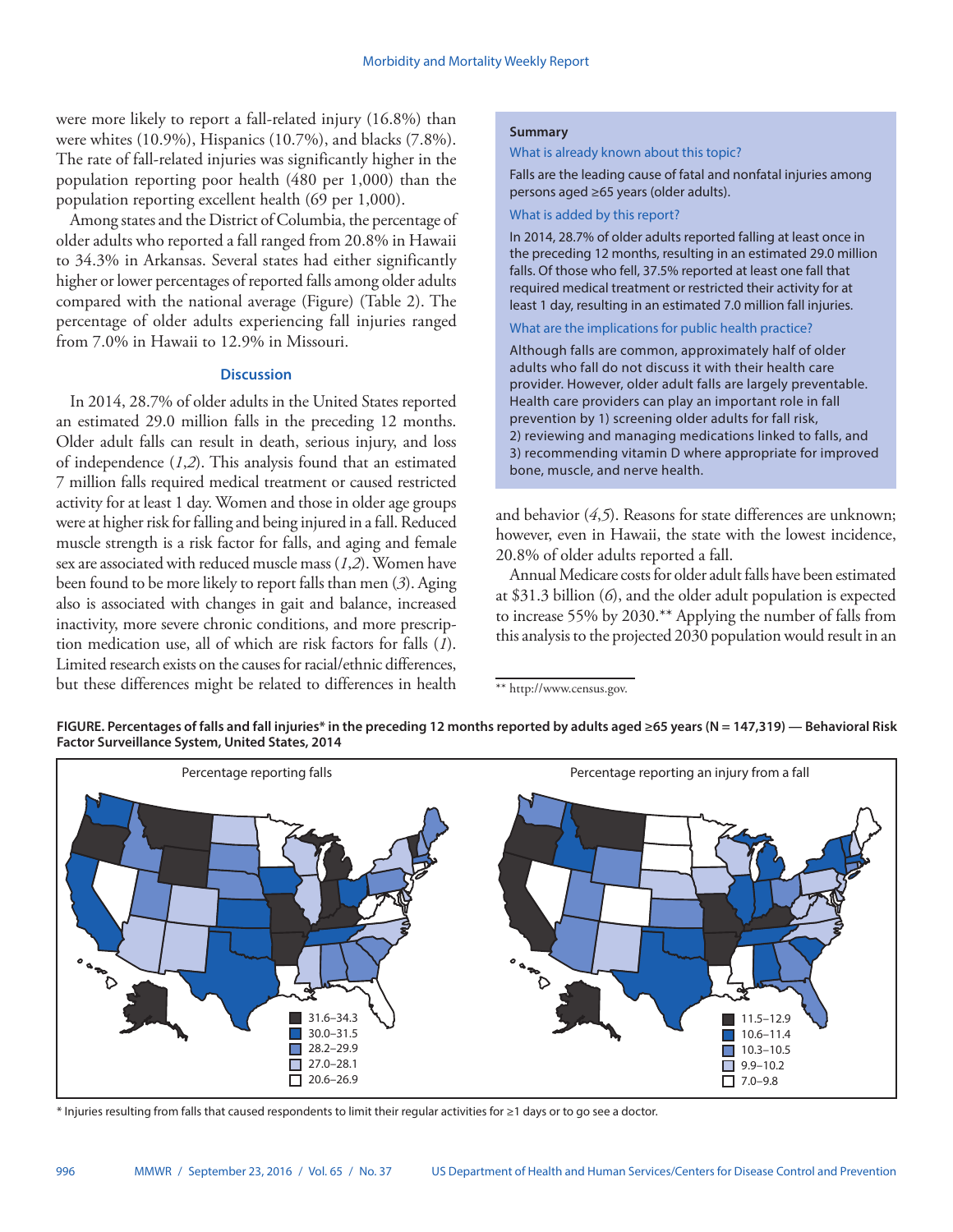| TABLE 2. Percentages and rates* of falls and fall injuries <sup>†</sup> in the preceding 12 months reported by adults aged ≥65 years (N = 147,319), by states |  |
|---------------------------------------------------------------------------------------------------------------------------------------------------------------|--|
| ranked by percentage of older adults reporting ≥1 fall — Behavioral Risk Factor Surveillance System, United States, 2014                                      |  |

| <b>State</b>         | No. reporting<br>a fall <sup>§</sup> | % (95% CI)                                                       | No. of falls<br>reported<br>(thousands) | Rate <sup>¶</sup> (95% CI)        | No. reporting a<br>fall injury | % (95% CI)                                   | No. of fall<br>injuries<br>reported<br>(thousands) | Rate** (95% CI)                             |
|----------------------|--------------------------------------|------------------------------------------------------------------|-----------------------------------------|-----------------------------------|--------------------------------|----------------------------------------------|----------------------------------------------------|---------------------------------------------|
| Overall              | 43,958                               | 28.7 (28.2-29.1)                                                 | 29,000                                  | 672 (648-695)                     | 16,083                         | 10.7 (10.4-11.0)                             | 7,000                                              | 164 (156-171)                               |
| Arkansas             | 727                                  | 34.3 (31.6–37.0) <sup>††</sup>                                   | 377                                     | 868 (725-1011) <sup>††</sup>      | 275                            | $11.5(9.9 - 13.4)$                           | 79                                                 | 183 (148–218)                               |
| Alaska               | 324                                  | 32.9 (29.0-37.0) <sup>††</sup>                                   | 65                                      | 940 (683–1197) <sup>††</sup>      | 114                            | $11.9(9.4 - 15.0)$                           | 12                                                 | 178 (128–227)                               |
| Michigan             | 901                                  | 32.6 $(30.5 - 34.8)$ <sup>++</sup>                               | 1,216                                   | 810 (671-949)                     | 323                            | $11.4(10.0-13.0)$                            | 265                                                | 177 (137-217)                               |
| Missouri             | 865                                  | 32.4 (29.9-35.0) <sup>††</sup>                                   | 741                                     | 823 (639-1008)                    | 326                            | $12.9(11.2 - 14.9)$ <sup>††</sup>            | 187                                                | 208 (150-266)                               |
| Montana              | 908                                  | $32.2(29.7 - 34.7)^{+}$                                          | 137                                     | 824 (670-977)                     | 351                            | 12.1 (10.5-13.9)                             | 27                                                 | 163 (139-187)                               |
| Kentucky             | 1,174                                | 32.1 (29.7-34.6) <sup>††</sup>                                   | 473                                     | 770 (660-880)                     | 445                            | $11.9(10.3-13.6)$                            | 108                                                | 176 (145-208)                               |
| Wyoming              | 836                                  | 32.1 $(29.7 - 34.5)$ <sup>++</sup>                               | 65                                      | 831 (668-994)                     | 276                            | $10.5(9.1-12.2)$                             | 15                                                 | 196 (122-270)                               |
| Indiana              | 1,272                                | 31.8 (29.9-33.7) <sup>††</sup>                                   | 685                                     | 762 (659-864)                     | 441                            | $11.0(9.8-12.3)$                             | 156                                                | 174 (142-207)                               |
| Oregon               | 626                                  | $31.8(29.4 - 34.4)^{++}$                                         | 495                                     | 822 (684-960) <sup>11</sup>       | 251                            | $12.3(10.6 - 14.2)$                          | 145                                                | 241 (125-357)                               |
| Vermont              | 561                                  | 31.7 (29.2-34.3) <sup>++</sup>                                   | 78                                      | 777 (646-909)                     | 197                            | $11.1(9.5-12.9)$                             | 15                                                 | 151 (126–177)                               |
| lowa                 | 887                                  | $31.5(29.5 - 33.7)$ <sup>++</sup>                                | 322                                     | 686 (604-767)                     | 289                            | $9.9(8.7 - 11.3)$                            | 70                                                 | 149 (118–179)                               |
| Washington           | 1,120                                | $31.2 (29.3 - 33.2)$ <sup>++</sup>                               | 813                                     | 840 (652-1028)                    | 406                            | $10.5(9.3 - 11.8)$                           | 150                                                | 155 (131–179)                               |
| Oklahoma             | 920                                  | $30.9(28.9 - 32.9)^{+}$                                          | 488                                     | 891 (706-1075) <sup>††</sup>      | 322                            | $11.1(9.9-12.6)$                             | 120                                                | 219 (122-315)                               |
| California           | 613                                  | 30.7 (28.0-33.5)                                                 | 3,134                                   | 801 (631-970)                     | 225                            | 12.4 (10.4-14.8)                             | 807                                                | 207 (156-257)                               |
| Kansas               | 1,321                                | $30.5(28.9 - 32.0)$ <sup>††</sup>                                | 292                                     | 735 (619-851)                     | 455                            | $10.4(9.4 - 11.4)$                           | 76                                                 | 191 (106-275)                               |
| Texas                | 1,504                                | 30.2 (27.9-32.7)                                                 | 1,906                                   | 654 (563-745)                     | 551                            | 11.4 (9.9-13.2)                              | 476                                                | 164 (136-191)                               |
| Tennessee            | 600                                  | 30.1 (27.5 - 32.8)                                               | 685                                     | 737 (614-860)                     | 213                            | $11.4(9.6 - 13.4)$                           | 166                                                | 179 (131–228)                               |
| Ohio                 | 1,209                                | 30.1 (28.0-32.3)                                                 | 1,210                                   | 688 (610-767)                     | 452                            | $10.4(9.1-11.9)$                             | 259                                                | 147 (124-171)                               |
| District of Columbia | 427                                  | 30.1 (26.9-33.4)                                                 | 51                                      | 687 (548-826)                     | 155                            | $11.7(9.5-14.3)$                             | 13                                                 | 175 (121-230)                               |
| Maine                | 1,014                                | 29.9 (27.9-31.9)                                                 | 195                                     | 836 (640-1032)                    | 327                            | 9.3 $(8.1 - 10.5)^{55}$                      | 35                                                 | 151 (116–185)                               |
| Idaho                | 586                                  | 29.9 (27.2-32.8)                                                 | 154                                     | 697 (600-794)                     | 201                            | $10.6(8.8-12.7)$                             | 37                                                 | 170 (131-209)                               |
| Utah                 | 1,049                                | 29.6 (27.8-31.6)                                                 | 192                                     | 668 (591-744)                     | 383                            | $10.5(9.3 - 11.8)$                           | 43                                                 | 149 (126-172)                               |
| Alabama              | 925                                  | 29.4 (27.3-31.6)                                                 | 524                                     | 733 (630-836)                     | 342                            | $10.7(9.4-12.3)$                             | 121                                                | 170 (134-206)                               |
| South Carolina       | 1,097                                | 29.2 (27.4-31.1)                                                 | 553                                     | 749 (623-874)                     | 431                            | $11.4(10.2 - 12.8)$                          | 155                                                | 211 (140-281)                               |
| Massachusetts        | 1,591                                | 28.6 (26.8-30.5)                                                 | 588                                     | 611 (532-689)                     | 613                            | $10.6(9.5-11.9)$                             | 146                                                | 152 (127-177)                               |
| Pennsylvania         | 1,083                                | 28.6 (26.7-30.5)                                                 | 1,208                                   | 588 (524-651) <sup>§§</sup>       | 380                            | $9.9(8.7 - 11.2)$                            | 271                                                | 132 (114-151) <sup>§§</sup>                 |
| Georgia              | 615                                  | 28.6 (26.2-31.1)                                                 | 769                                     | 649 (560-738)                     | 227                            | $10.5(8.9-12.2)$                             | 190                                                | 160 (124-196)                               |
| South Dakota         | 720                                  | 28.5 (25.6-31.6)                                                 | 74                                      | 577 (473-681)                     | 242                            | $9.7(8.0-11.8)$                              | 18                                                 | 143 (103-183)                               |
| Nebraska             | 2,235                                | 28.2 (26.8-29.6)                                                 | 187                                     | 701 (614-789)                     | 751                            | $9.9(9.0-10.9)$                              | 39                                                 | 146 (120-172)                               |
| Delaware             | 441                                  | 28.1 (25.4-31.0)                                                 | 97                                      | 660 (495-826)                     | 160                            | $10.0 (8.3 - 12.0)$                          | 21                                                 | 143 (112–175)                               |
| Mississippi          | 457                                  | 28.1 (25.3-31.0)                                                 | 282                                     | 674 (526-822)                     | 163                            | $8.9(7.4 - 10.6)^{95}$                       | 55                                                 | 133 (98-167)                                |
| North Carolina       | 642                                  | 28.0 (25.9-30.2)                                                 | 868                                     | 616 (543-688)                     | 234                            | $10.0 (8.7 - 11.6)$                          | 237                                                | 168 (132-205)                               |
| New Hampshire        | 619                                  | 28.0 (25.5-30.6)                                                 | 131                                     | 649 (530-768)                     | 228                            | $9.6(8.2 - 11.3)$                            | 33                                                 | 162 (108-217)                               |
| New Mexico           | 828                                  | 27.8 (25.5 - 30.2)                                               | 190                                     | 661 (567-755)                     | 294                            | $10.2 (8.7 - 11.9)$                          | 46                                                 | 158 (125-192)                               |
| Wisconsin            | 505                                  | 27.8 (24.9-30.9)                                                 | 496                                     | 690 (470-911)                     | 192                            | $10.1 (8.3 - 12.2)$                          | 104                                                | 145 (111-179)                               |
| New York             | 547                                  | 27.7 (25.2-30.3)                                                 | 1,598                                   | 584 (507-661) <sup>§§</sup>       | 205                            | $10.7(9.1 - 12.6)$                           | 422                                                | 154 (126–183)                               |
| Arizona              | 1,722                                | 27.5 (26.0-29.1)                                                 | 676                                     | 707 (591-824)                     | 677                            | $10.4(9.4 - 11.5)$                           | 142                                                | 148 (130-167)                               |
| <b>Illinois</b>      | 457                                  | 27.4 (24.7-30.3)                                                 | 1,058                                   | 610 (485-736)                     | 178                            | $11.1 (9.3 - 13.2)$                          | 277                                                | 160 (125-195)                               |
| North Dakota         | 732                                  | 27.2 (24.8-29.7)                                                 | 71                                      | 677 (539-815)                     | 264                            | $9.5(8.1 - 11.2)$                            | 15                                                 | 145 (101-188)                               |
| Colorado             | 1,107                                | 27.1 (25.4-28.8)                                                 | 374                                     | 601 (515-688)                     | 395                            | 9.4 $(8.4 - 10.5)^{55}$                      | 85                                                 | 137 (115–158) <sup>§§</sup>                 |
| Nevada               | 386                                  | 26.9 (23.6-30.5)                                                 | 233                                     | 605 (475 - 735)                   | 141                            | $9.8(7.8 - 12.2)$                            | 76                                                 | 198 (124-272)                               |
| Rhode Island         | 550                                  | 26.8 (24.4-29.3)                                                 | 90                                      | 566 (457-674)                     | 219                            | $10.2(8.6 - 12.0)$                           | 24                                                 |                                             |
| West Virginia        | 536                                  | 26.6 (24.4-28.9)                                                 | 208                                     | 642 (533-751)                     | 206                            | $9.9(8.5 - 11.6)$                            | 48                                                 | 150 (113-186)<br>149 (121-177)              |
| Connecticut          | 661                                  | 26.5 (24.2-29.0)                                                 | 263                                     | 496 (425-567) <sup>§§</sup>       | 266                            | $10.3(8.8-12.1)$                             | 79                                                 | 149 (117-182)                               |
| Minnesota            |                                      | 26.1 (24.5-27.6) <sup>§§</sup>                                   |                                         | 591 (514-669)                     | 415                            | 9.0 $(8.0 - 10.1)^{55}$                      |                                                    | 139 (114-164)                               |
|                      | 1,185                                |                                                                  | 448                                     | 534 (468-600) <sup>§§</sup>       |                                | $9.9(8.5 - 11.4)$                            | 105                                                |                                             |
| Virginia<br>Florida  | 700                                  | 25.6 (23.5-27.8) <sup>§§</sup><br>25.1 (23.4-26.9) <sup>§§</sup> | 602                                     |                                   | 265                            |                                              | 154                                                | 137 (112-162) <sup>§§</sup>                 |
| Maryland             | 1,060                                | 25.1 (23.1-27.2) <sup>§§</sup>                                   | 2,087<br>405                            | 599 (513-686)<br>506 (437-576) 59 | 440<br>418                     | $10.4(9.3 - 11.7)$<br>$8.1 (7.0 - 9.3)^{55}$ | 526                                                | 151 (129-174)<br>116 (98-134) <sup>§§</sup> |
| Louisiana            | 1,179<br>530                         | 24.9 (22.7-27.1) §§                                              |                                         | 591 (511-670)                     | 193                            | $8.6 (7.3 - 10.1)^{55}$                      | 93                                                 | 150 (108-191)                               |
|                      |                                      | 23.6 (21.6–25.7) <sup>§§</sup>                                   | 365                                     | 525 (421-629) <sup>§§</sup>       |                                | $10.2(8.9 - 11.8)$                           | 92                                                 |                                             |
| New Jersey<br>Hawaii | 937<br>467                           | 20.8 (18.5-23.4) §§                                              | 653<br>85                               | 399 (331-467) <sup>§§</sup>       | 397<br>169                     | 7.0 $(5.6 - 8.6)^{55}$                       | 187<br>18                                          | 151 (111-190)<br>83 (66-101) <sup>§§</sup>  |

**Abbreviation:** CI = confidence interval.

\* Number of falls in the preceding 12 months.

† An injury caused by a fall in the preceding 12 months that caused respondents to limit their regular activities for ≥1 days or to go see a doctor.

§ Unweighted number of older adults reporting a fall. Because of varying question-specific nonresponse, sample sizes vary among questions.

¶ Number of falls per 1,000 adults aged ≥65 years.

\*\* Number of fall injuries per 1,000 adults aged ≥65 years. †† Significantly higher than the overall percentage or rate.

§§ Significantly lower than the overall percentage or rate.